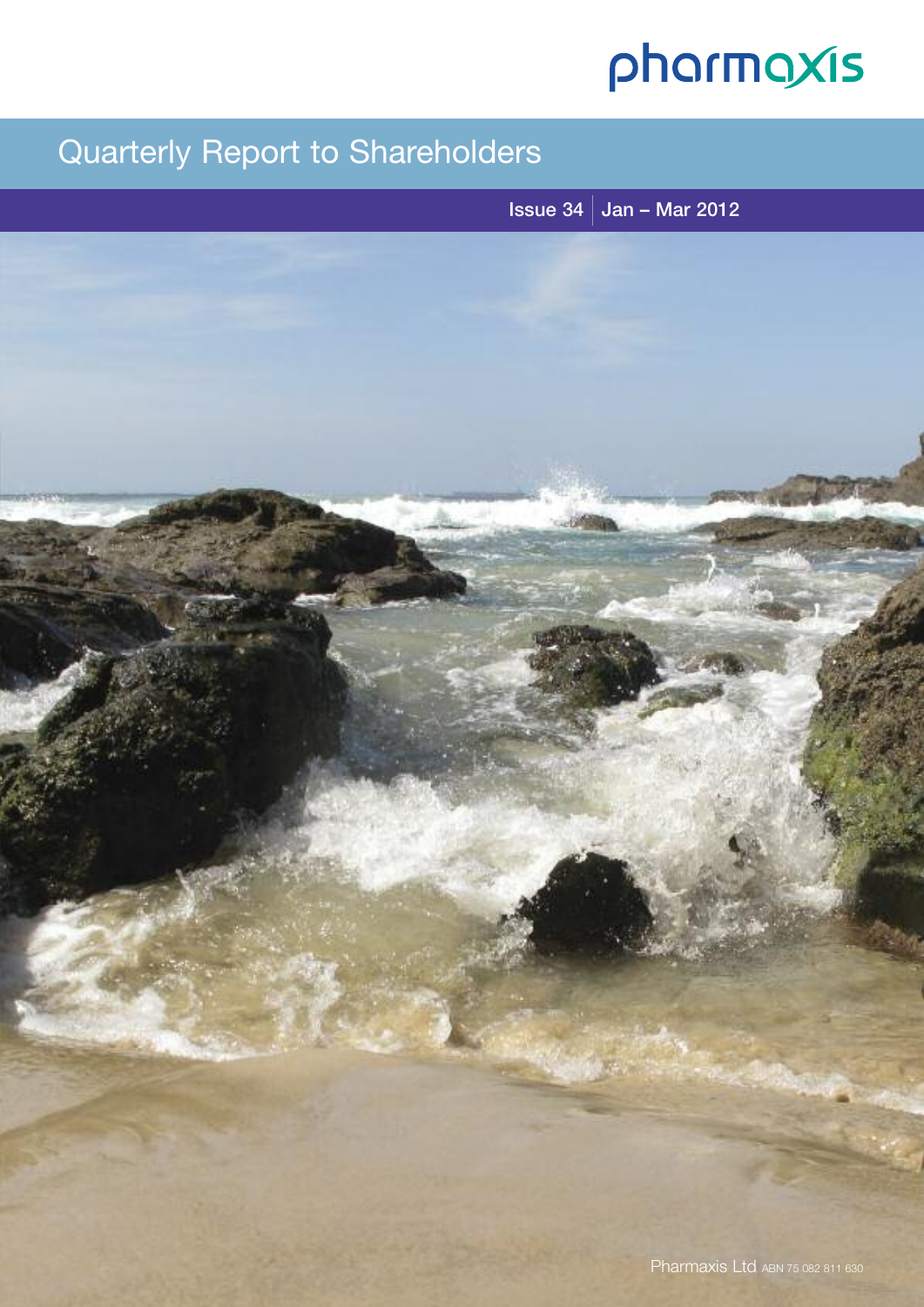# pharmaxis

# Producing human healthcare products to treat and manage respiratory diseases

## Overview of Pharmaxis

#### The Business

Pharmaxis is a specialty pharmaceutical company with activities spanning product research & development through to manufacture, sales and marketing. The company's therapeutic interests include lung diseases such as asthma, bronchiectasis and chronic obstructive pulmonary disease (COPD) and the genetic disorder, cystic fibrosis.

Based in Sydney, Pharmaxis manufactures its two lead products for commercial sale, clinical trials and for compassionate use and has offices in Exton, Pennsylvania and Slough in the UK.

#### Aridol

Aridol ®, is a mannitol bronchial challenge test and is registered for sale and marketing in Australia, Europe, South Korea and the United States. Aridol is designed to assist in the detection of hyperresponsive, or twitchy, airways, which is one of the hallmarks of asthma. The product is fully reimbursed in the USA and in Korea.

#### **Bronchitol**

Bronchitol ® has been designed to assist with lung clearance and lung defence for people with cystic fibrosis. Two regulatory Phase III trials for cystic fibrosis have been completed involving over 90 hospitals around the world. Bronchitol is approved for marketing in Australia and approval is pending in Europe. A marketing application for the US is being assembled.

#### ASM8

This potential new drug for the treatment of asthma has completed a number of clinical trials in people affected by allergic asthma and it is currently in Phase II clinical trials.

#### PXS64

This prodrug of PXS25 has been developed for the treatment of lung fibrosis and a Phase I trial with PXS25 has been completed.

#### PXS4728

This potential new antiinflammatory drug has now entered preclinical evaluation and is first in a new class of exquisitely selective SSAO inhibitors.



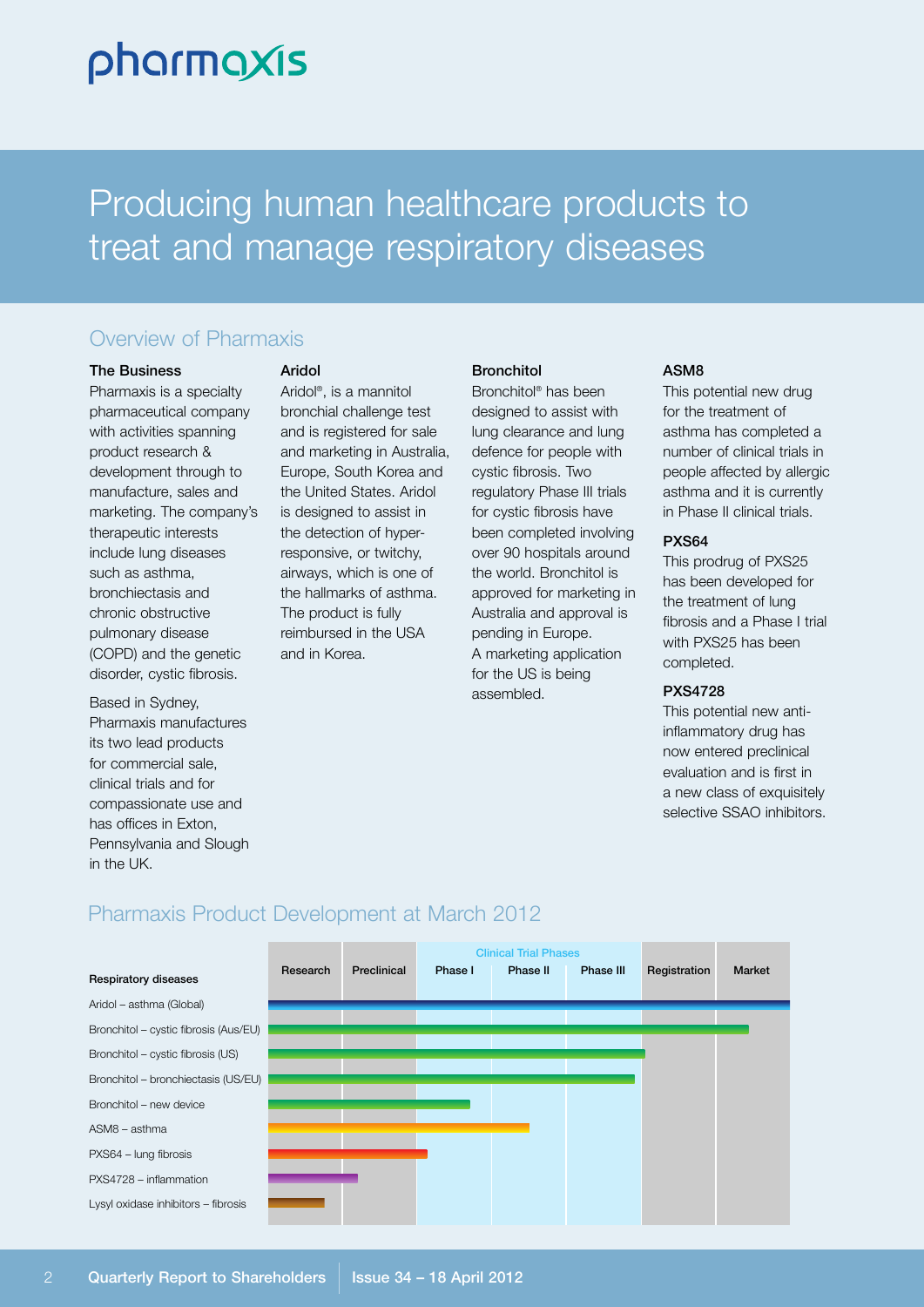

UK cost effectiveness of Bronchitol

Bronchitol to be launched in Australia

## CEO Report

This report to shareholders covers the first three months of 2012.

Pharmaxis is now transitioning from a business that was primarily concerned with various forms of product development to a business that is primarily concerned with sales and marketing of its products.

Full reimbursement for Aridol in the USA has been in force since the beginning of the year and we are seeing the benefits in an increased awareness of the product and an increased willingness for pulmonary function laboratories to engage with the product. The sales and marketing investment is modest and, consequently, has to be highly targeted. The U.S. Aridol business is managed by Stephen Beckman from the Pharmaxis office outside Philadelphia.

Bronchitol, however, remains the product that, for now, shapes the future of the company. While we wait to receive the marketing authorisation certificate from the European Medicines Agency, sales and marketing personnel have been recruited and trained in both Germany and the UK. Both these countries are moving to a value based pricing model and we have been working with the UK's National Institute for Health and Clinical Excellence (NICE) to help provide an assessment of Bronchitol. Of course, there remains a degree of uncertainty for a product like Bronchitol that is not yet available in the marketplace and for which there is limited experience outside the confines of a well controlled clinical trial. By necessity, therefore, a number of assumptions have to be made in building a cost effectiveness model and these will be refined as experience of the product becomes more widespread. Accordingly, it would not be a surprise if NICE took an initial conservative position on Bronchitol until additional experience is available. NICE provide an advisory service to the National Health Service in the UK and there is a similar system in place in Germany. Bronchitol has an advantage in this system because of the extensive clinical trial programme that underpins it. In addition, it represents a new class of treatment, fulfils an unmet clinical need and provides a demonstrable benefit to society. In Germany Bronchitol's designation as an orphan product exempts it from review by their national pricing and reimbursement body.

In Australia, a Bronchitol reimbursement application to the Pharmaceutical Benefits Advisory Committee concluded last quarter and we were pleased to receive a positive recommendation which will see the product become available to Australian patients with cystic fibrosis in a cost effective manner.

The US marketing application, or NDA, represents another important crystallisation of Bronchitol's value and opens up additional markets such as South America and Canada. During its prosecution with the FDA, Pharmaxis will be exploring all available options to ensure this value is captured.

This report documents progress in building the business over the last few months.

Ala D. Roberton

Alan D Robertson, Chief Executive Officer

### Forthcoming Events

- The commercial launch of Bronchitol in Germany and the UK
- Submitting the U.S. New Drug Application (NDA) to the FDA
- Reimbursement and commercial launch of Bronchitol in Australia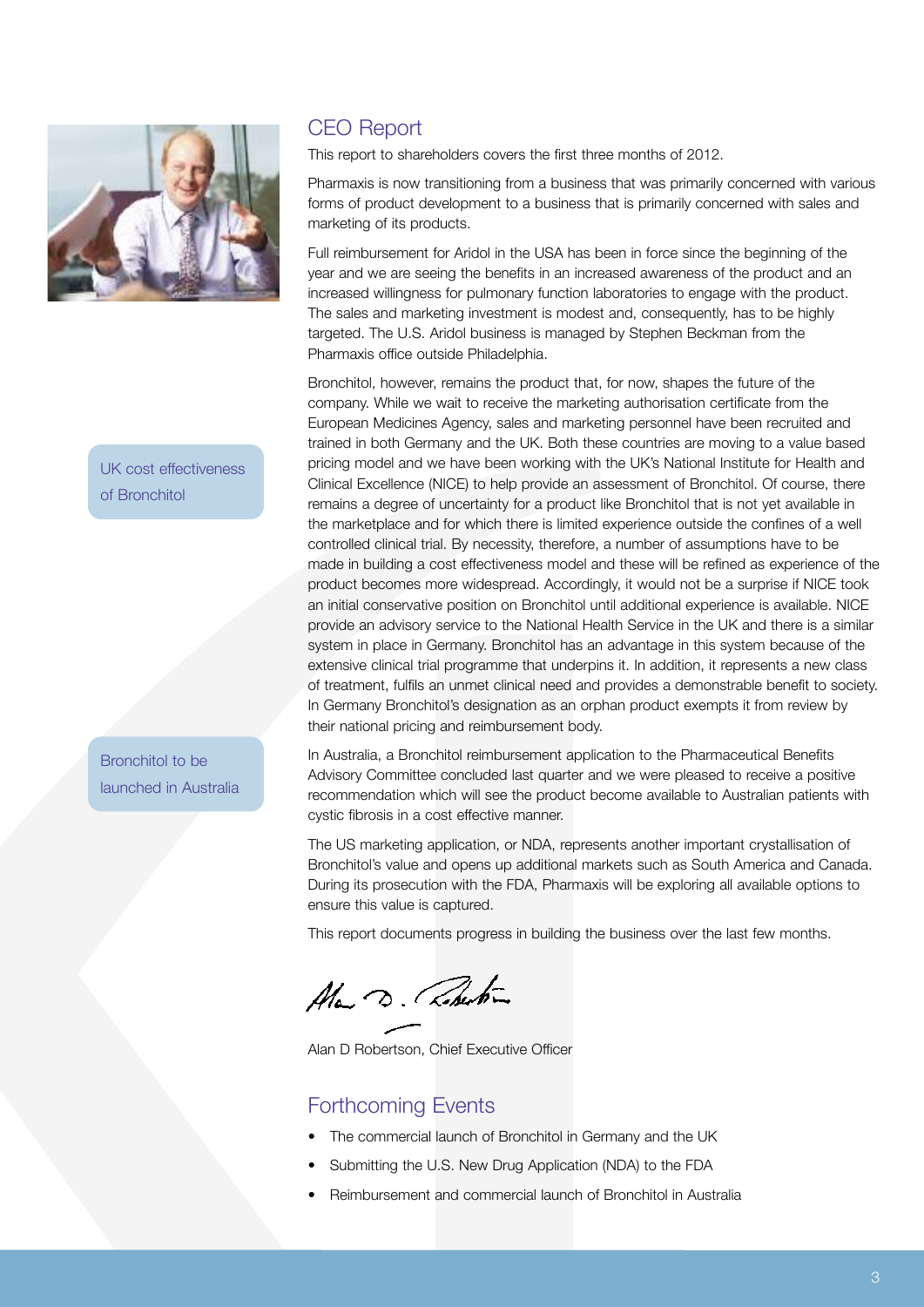## Bronchitol for Cystic Fibrosis in Europe

Throughout Europe, Bronchitol is indicated for the treatment of cystic fibrosis in people aged 18 years and over.

Before introducing Bronchitol to the European cystic fibrosis community, the European Medicines Agency (EMA) has to grant to the company an appropriate Marketing Authorisation Certificate. The company has been notified by the EMA that it has adopted a positive opinion on the marketing authorisation application. Ahead of receiving the marketing certificate, the company is preparing to introduce Bronchitol in Europe and this will be during the April to June quarter of 2012. The European introduction is being managed from our office in the UK and involves the German company Arvato that supply logistics services and the Quintiles organisation that supply sales and marketing personnel. During this period, the 35th European Cystic Fibrosis Conference is being held in Dublin and, as part of this scientific meeting, there will be a Pharmaxis symposium to introduce and to debate Bronchitol and its role in cystic fibrosis.

Bronchitol is to be launched first in Germany and the UK-countries for which a formal drug pricing and reimbursement application is not required. In other countries, notably France, an application for reimbursement will be lodged following receipt of the European marketing authorisation certificate. Patients suffering with severe, chronic diseases in France are typically reimbursed 100% for all services and medicines associated with the management of their condition, however, a reimbursement application can take as long as six to nine months to complete.

Germany has 7,500 patients with CF treated through 110 CF centres, whereas the UK has 9,000 CF patients treated through 55 centres. The first task of the sales and marketing team will be to ensure that Bronchitol is listed on the hospital formularies and included in the appropriate health care budgets. The awareness of Bronchitol is already high through publication of the clinical trial data and through presentations at international scientific congresses.

Publication of scientific results are an important validation of the quality and integrity of clinical trials and represent an important communication to the clinicians responsible for patient care and welfare. Both Phase 3 Bronchitol clinical trials have now been published in well respected, peer reviewed journals. During the March 2012 quarter, the second Phase 3 (CF302) clinical trial results were published in the American Journal of Respiratory and Critical Care Medicine (Am J Respir Crit Care Med Vol 185, Iss. 6, pp 645–652, Mar 15, 2012) with Professor Aitken from the University of Washington Medical Center, Seattle, Washington as the leading author. This scientific paper follows a 2011 publication in the European Respiratory Journal of the first Phase 3 (CF301) clinical trial results.

## Bronchitol for cystic fibrosis in USA

The United States represents the largest single market opportunity for Bronchitol as there are approximately 30,000 people with CF managed through 150 hospitals.

Before a drug can be marketed in the USA it requires approval from the Food and Drug Administration, which will conduct a thorough review of all the available information on the new product including its clinical effectiveness, its safety and the method of manufacture. Bronchitol has been the subject of two rigorous reviews in Australia and in Europe and the US application will seek consent from the FDA to market Bronchitol for people with cystic fibrosis 6 years of age and over.

The FDA review may also involve discussion of Bronchitol by an advisory committee that is charged with the responsibility of providing expert advice to the FDA. The Prescription



CF clinical studies published

U.S. marketing application to be submitted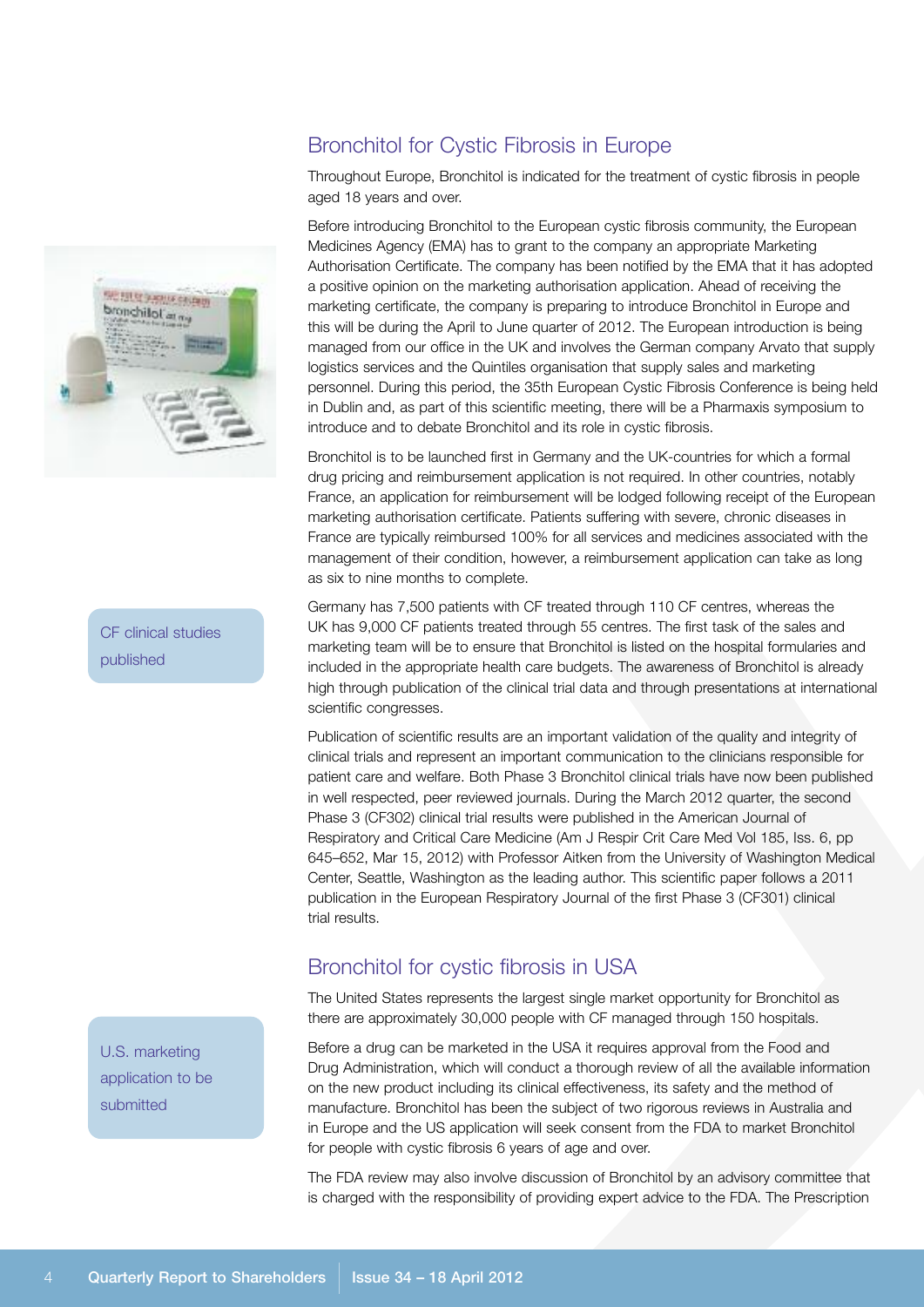Bronchitol priced in **Australia** 

Drug User Fee Act in the USA allows the FDA to collect fees from sponsoring pharmaceutical companies and to provide guidance on the likely timeline during which a decision will be reached on any new drug evaluation. Currently, this is 10 months from when the application is submitted.

## Bronchitol for Cystic Fibrosis in Australia

Bronchitol has been approved in Australia for the treatment of cystic fibrosis in patients aged 6 years and over. The approval was finalised in early 2011, however, before the drug can be supplied to patients in a cost effective manner, it has to be included on the Pharmaceutical Benefits Scheme (PBS). The Australian Government's PBS provides reliable, timely and affordable access to a wide range of prescription medicines for all Australians. The inclusion of a new drug on the PBS is a rigorous process that, in the first instance, requires a positive opinion to be adopted by the Pharmaceutical Benefits Advisory Committee (PBAC). This government appointed committee considers the merits of all new drugs from a cost effectiveness perspective. Following an extensive twelve month review, Bronchitol was recommended by the PBAC in March of this year for inclusion on the PBS. Final listing on the PBS can sometimes take a few months after receipt of a positive PBAC recommendation.

In the meantime, Bronchitol is supplied to individual named patients as part of the Pharmaxis Physician Familiarisation Programme, whereby Pharmaxis subsidises the cost of the drug to the patient. There are nearly 3,000 people in Australia with cystic fibrosis, treated through 20 hospitals and Bronchitol is now included on all the relevant hospital formularies.

The Thoracic Society of Australia and New Zealand held their annual scientific conference in Canberra in March. This meeting is largely concerned with asthma and COPD, however, there are also presentations and discussion on other diseases such as cystic fibrosis and bronchiectasis. The clinical experience gained with Bronchitol so far was presented by Professor Wark from the University of Newcastle to a group of clinicians interested in cystic fibrosis.

Mucus clearance is a key goal for people living with cystic fibrosis and Bronchitol is expected to become a major part of cystic fibrosis management.

## Bronchitol for bronchiectasis

Mucus clearance is also a key goal for people living with bronchiectasis and Bronchitol is in an extensive clinical trial to help broaden the utility of the product and assist people with this debilitating condition.

There is no particular product available for clearing mucus from the airways of patients with bronchiectasis and, a drug that is often used to help clear mucus in CF (dornase alfa), has been shown to be detrimental in treating people with bronchiectasis.

The purpose of the ongoing trial with Bronchitol is to examine the efficacy and safety of 52 weeks of treatment. Previous studies with Bronchitol demonstrated improvement in mucociliary clearance; mucus rehydration; improvement in quality of life and respiratory symptoms. The results of this study in combination with a previously completed 3 month study seek to extend the evidence to support Bronchitol's use as a therapy in people with bronchiectasis.

Bronchitol should improve the overall health and hygiene of the lung through regular and effective clearing of the mucus load. As a consequence of the reduction in mucus load, the frequency of bronchiectasis related pulmonary exacerbations and the need for exacerbation related antibiotic treatment should fall.

Bronchitol presentation at TSANZ

**Bronchiectasis** Phase 3 trial on track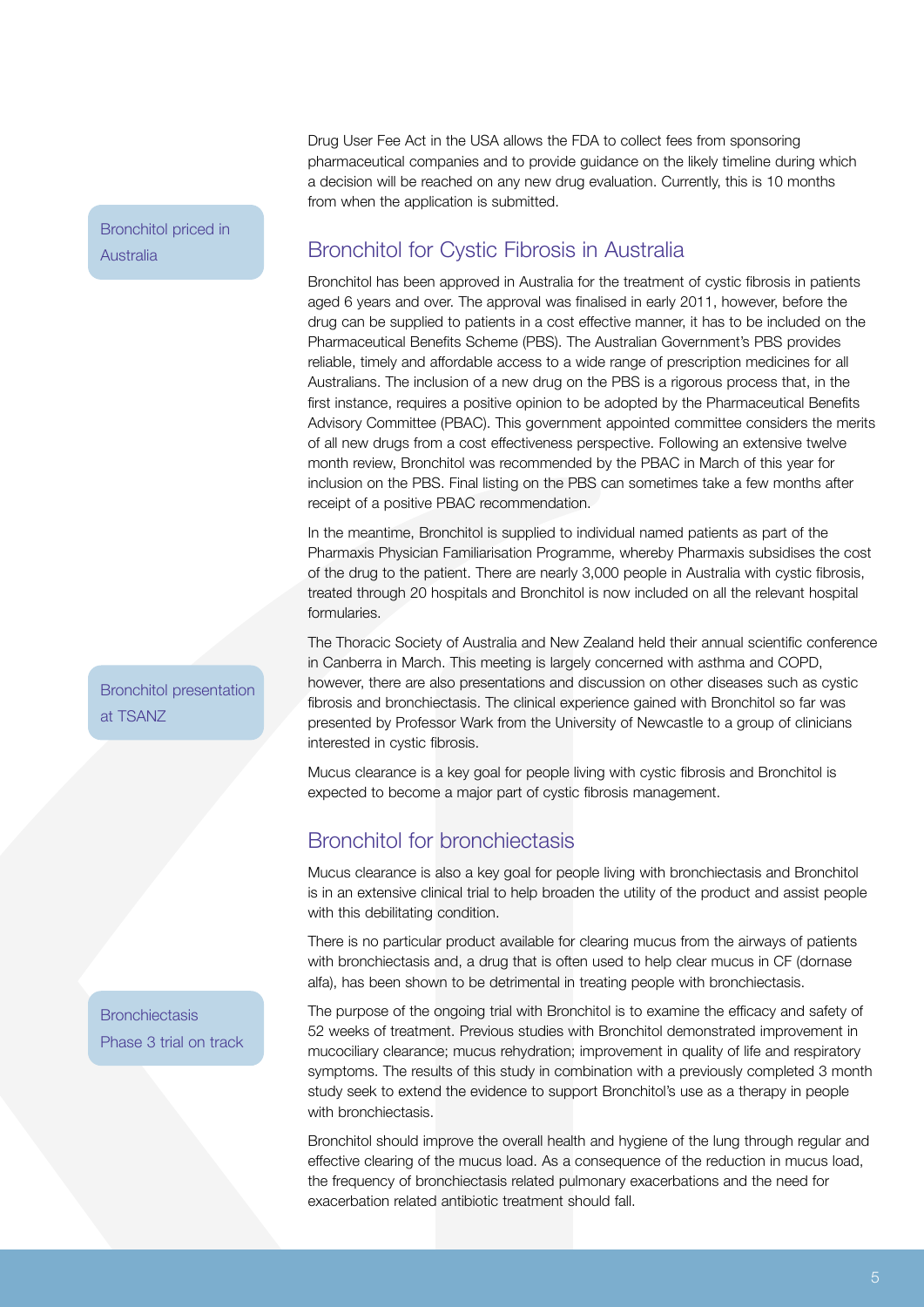485 subjects have been recruited to the trial and the last patient had their first visit in December of last year. The trial is double blinded and the last patient is expected to have their last visit in December 2012. It is expected the data will be available sometime early next year. In the meantime, a great deal of work is in progress to ensure the trial data is captured and stored effectively and participating hospitals are kept informed of progress.

### ASM8 for asthma

ASM8 is a potential new drug to treat the inflammation associated with severe allergic asthma. It is a combination of two oligonucleotides delivered to the lung as a nebulised solution. Oligonucleotides are a specific class of drug that interfere with protein synthesis in a controlled and highly targeted fashion. ASM8 reduces the production of important pro-inflammatory proteins and has been studied in a number of clinical trials involving both healthy volunteers and people with allergic asthma. The current clinical trial involves administering ASM8 for 14 days and then challenging the volunteers with the very specific allergen that usually triggers their asthmatic response. The trial has been conducted in a small number of patients in four hospitals in Canada. The trial is exploratory in nature and seeks to define the appropriate dosing schedule for future longer term trials.

Asthma is a difficult condition to treat and it is the number one reason for children attending the emergency rooms of hospitals. In Australia, asthma affects more than 10% of the population and for many of those patients there are no effective remedies to help control their disease. ASM8 is designed to provide an alternative solution for those severe asthmatics who are not controlled by existing drugs.

## PXS 25/64

PXS25 is a small molecule that appears to be expertly suited to controlling fibrosis. Over many years of research, it has been well demonstrated that the protein  $TGF\beta$  is required to drive fibrosis. One of the challenges in tackling this protein as a treatment of fibrosis is not to interfere with its critically important function in other parts of the body. PXS25 does just that and, in an important paper published late last year, it was shown that PXS25 could block the function of TGFB in promoting kidney fibrosis. Moreover, it is able to do this without causing toxicity. In considering how to produce an improved version of PXS25, a prodrug has been synthesised that has improved cellular permeability and, in cell culture, is even more effective at blocking the function of  $TGF\beta$ than PXS25. The active ingredient inside the cell remains PXS25. This potential pharmaceutical is PXS64 and some of its attributes in tackling fibrosis were presented at a major US scientific meeting in March.

PXS64 shows promise as a unique small molecule that is well suited for treating and, perhaps, reversing idiopathic pulmonary fibrosis (IPF) – a condition of the lung that leads to the early death of the patient. IPF affects as many as 500,000 people in the major pharmaceutical markets of the world and, so far, only one drug has been approved for marketing in certain countries.

## PXS 4728

PXS4728 is a small molecule inhibitor of a protein known as SSAO. This enzyme is a key regulator of inflammation and a small molecule inhibitor should, therefore, be an effective anti-inflammatory agent. PXS4728 has been chosen from many hundred potential inhibitors as a molecule that has the required selectivity for its target protein and has the right pharmaceutical properties. PXS4728 performs well in cellular assays and in models

Potential new drug for asthma

ASM8 inhibits protein synthesis

Potential new drug for IPF

Potential new inflammation drug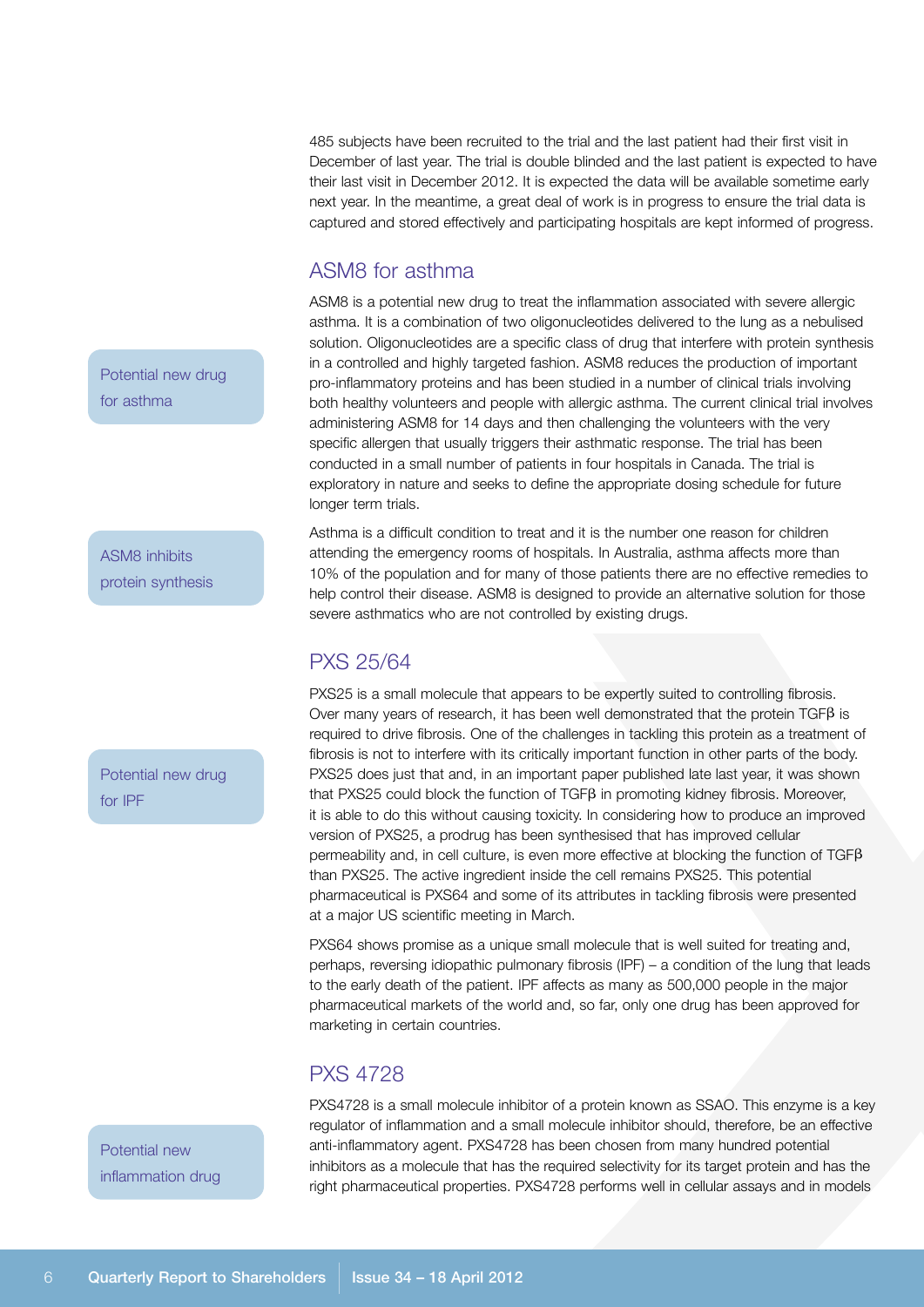of inflammation and is currently in scale up synthesis with a view to entering formal preclinical safety testing later this year.

PXS4728 is effective when delivered orally and has properties indicative of once a day dosing in patients. The first clinical trials will be in healthy volunteers to measure the pharmacokinetic properties of the drug and also to determine its safety. These studies will be scheduled for the beginning of 2013 following completion of the preclinical safety testing.

## Aridol

Aridol is a lung test approved for use in identifying bronchial hyperresponsiveness to assist in the diagnosis of asthma in Europe, Australia, parts of Asia and the USA. The USA represents the market of greatest potential and, as of the 1st January 2012, Aridol became fully reimbursable for the lung function testing labs and the clinician conducting the Aridol test.

Aridol has been well received in the U.S and the improved reimbursement environment will help sales. It is a product that provides new information to the clinicians that is quick and convenient. The investment in selling and marketing Aridol is modest and the effort is driven from the Pharmaxis office outside of Philadelphia. The U.S. sales for the quarter were a substantial increase on the previous quarter and represent a relatively even mix between new customers and reorders from existing customers. Approvals by the hospital formulary committees remains at 100% and, on average, the approval rate is over 10 per month.

During the quarter the American Academy of Allergy, Asthma & Immunology held their 2012 annual meeting in Orlando, Florida. This is one of the most important US scientific meetings for people involved with asthma research and there were twelve presentations involving Aridol and its place in assisting with detecting bronchial hyper-responsiveness.

## Financial Overview of the Quarter

The cash position at the end of the quarter was \$92 million.

For the March 2012 quarter, sales of \$298,000 compared to \$318,000 in the March 2011 quarter and \$341,000 in the December 2011 quarter. Sales of Aridol in the US were \$107,000 compared to \$70,000 in the December 2011 quarter.

Research and development expenses of \$6.5 million for the March 2012 quarter compares to \$7.8 million in the March 2011 quarter and \$8.1 million in the December 2011 quarter. Clinical trials and manufacturing development account for 34% and 27% respectively of expenditure in the current quarter. The decreased expenditure in the current quarter primarily reflects reduced clinical trial expenditure.

Commercial expenses of \$3.0 million compares to \$2.7 million in the March 2011 and December 2011 quarters. Preparation for the launch of Bronchitol in Europe increased costs for the March quarter, primarily driven by recruitment in Germany.

Administration expenditure of \$1.4 million compares to \$1.2 million in the March 2011 quarter and \$1.7 million in the December 2011 quarter.

Operating activities used cash of \$9.1 million compared to \$10.2 million in March 2011 and \$8.4 million in the December 2011 quarter. Investing activities used cash of \$130,000 compared to \$297,000 in March 2011 and \$38,000 in the December 2011 quarter.

Aridol sales grow in the USA



Research and development dominate expenses